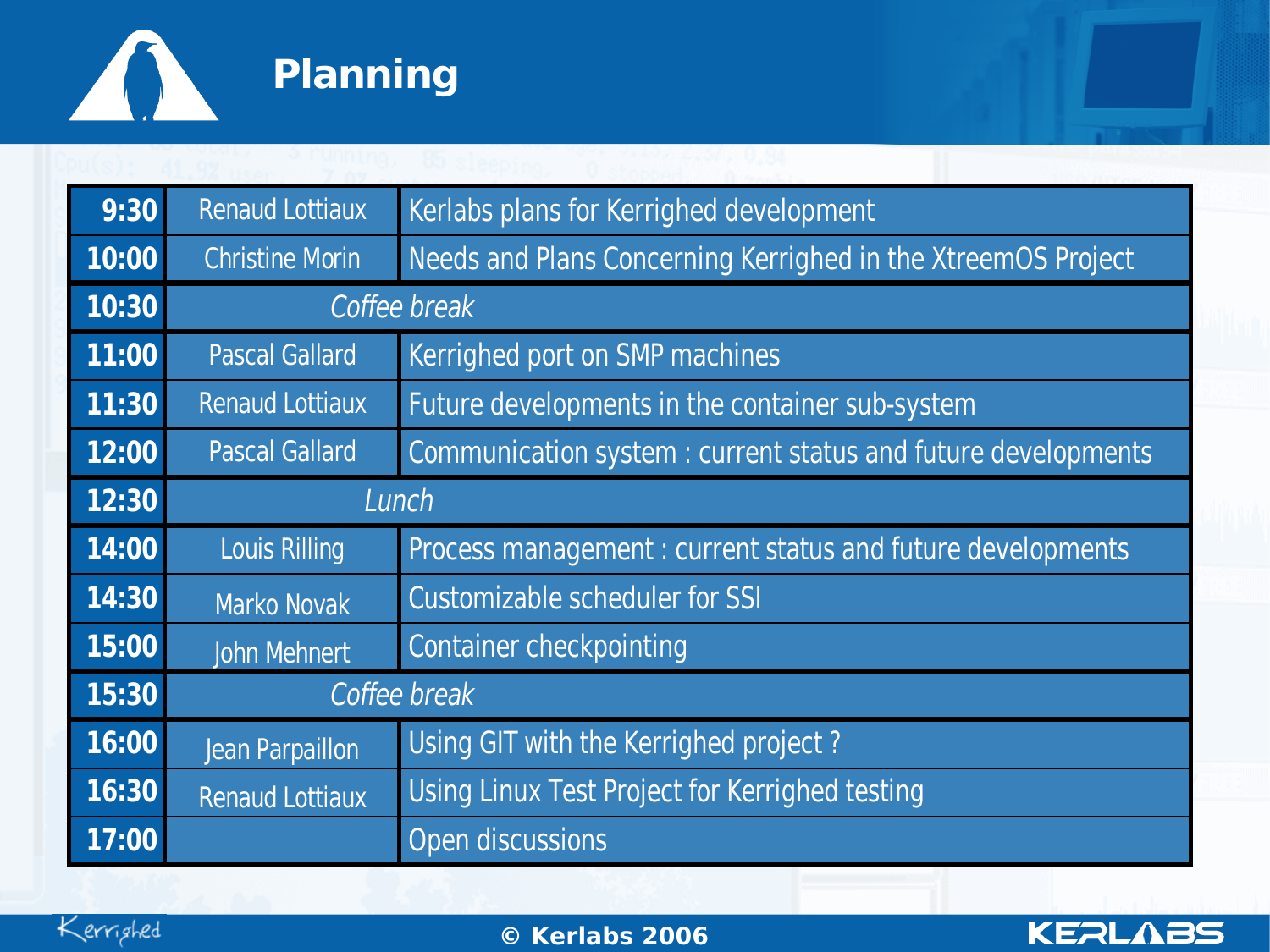



# **Kerlabs plans for Kerrighed development**





Renaud Lottiaux



**© Ker** w**l** <sup>w</sup>**a**w**b**.k**s** erl**2**ab**0**s.c**06**om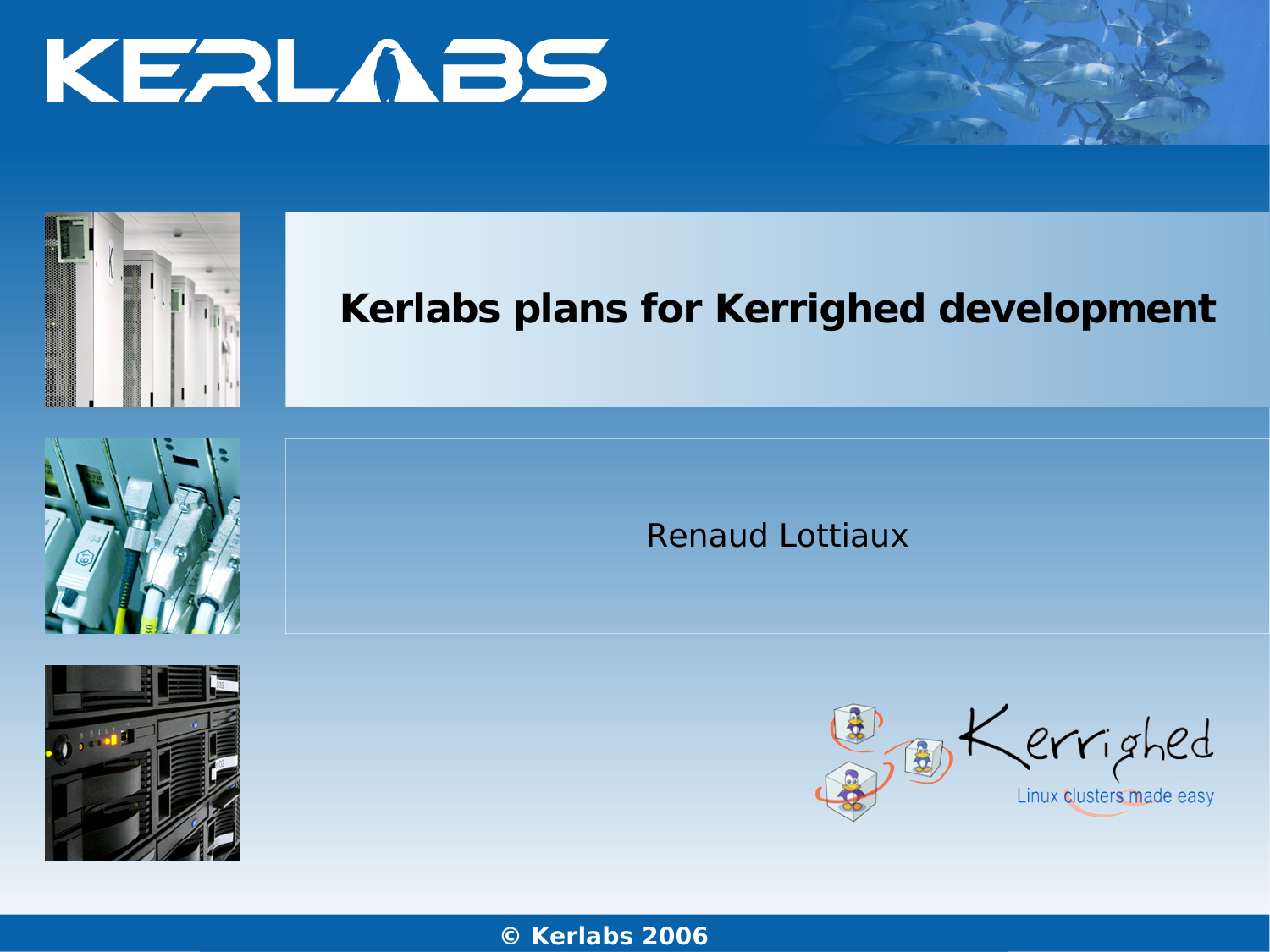

## **Context: code maturity**

Kerrighed research project started 7 years ago

- $\overline{P}$  Lots of code written by many persons
- Lots of nice features introduced  $\Box$
- Very large visibility

■ But...

- Not any version has been really stable  $\varpi$ 
	- No cluster installed as production machine
- **D** Code is too complex
	- **-** Lots of code redundancy
	- Too much core developer turn-over
- It's time for a real "*production quality*" Kerrighed
	- Code refactoring  $\overline{\mathcal{L}}$
	- Strong stabilization effort



02/0**©** 5/07**Ker** www.kerlabs.com 3 **labs 2006**

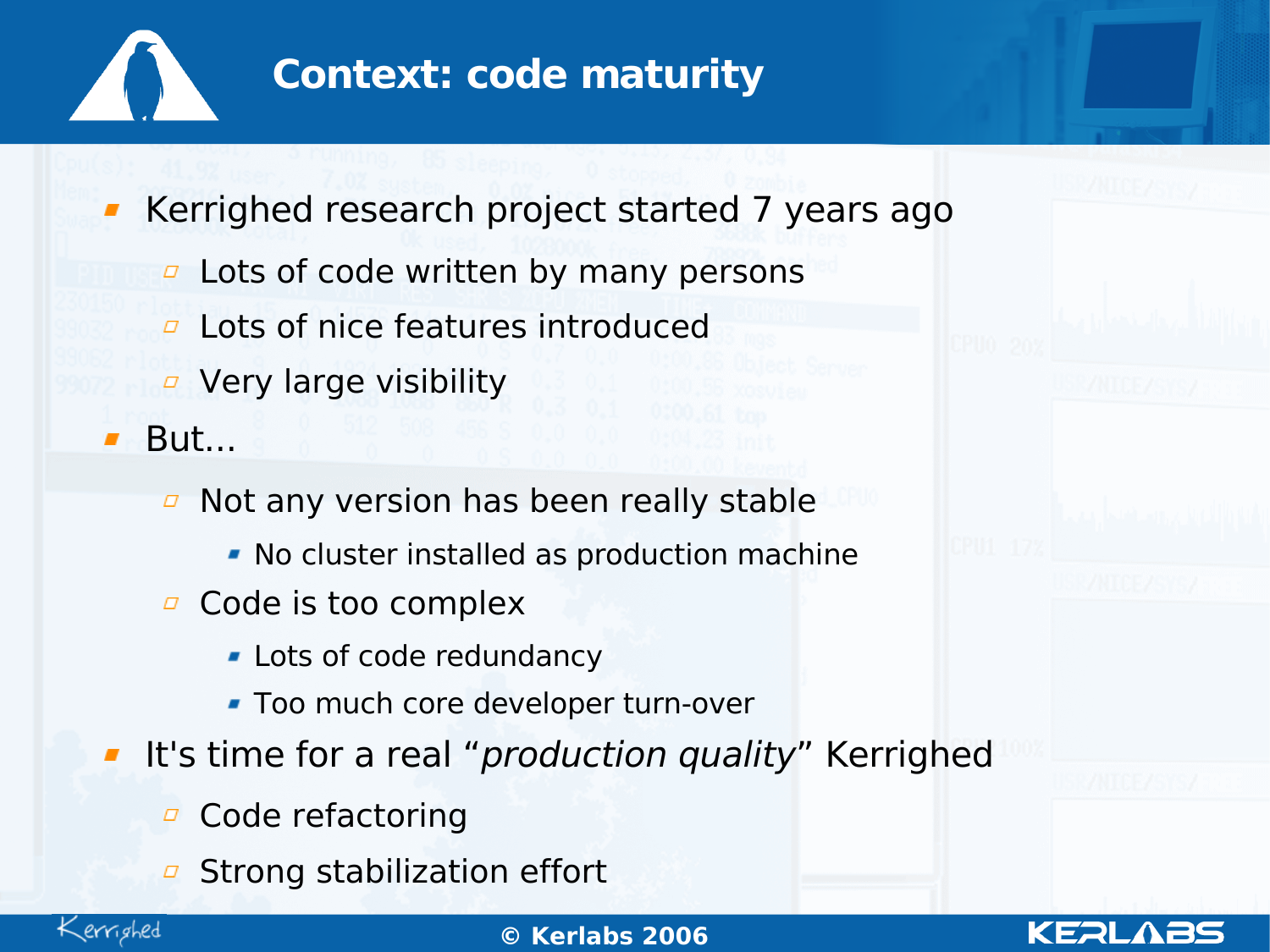

### **Context: Kerlabs, a business company**

Kerlabs is focused on open-source solutions

- Use open-source solutions as much as possible  $\Box$
- Develop open-source products as much as possible  $\varpi$ 
	- **Our main product : Kerrighed !**
- However...

Our business model needs some proprietary code

- **Kernel (Kerrighed) level** 
	- $\sigma$  All the core of Kerrighed will remain open-source
	- **Proprietary value added pluggins** 
		- High-end NIC drivers, power-saving module, etc...
- **User level** 
	- *¤* Proprietary GUIs
	- Value added libraries
		- High performance distributed thread library, etc...

KERI



#### 02/0**©** 5/07**Ker** www.kerlabs.com 4 **labs 2006**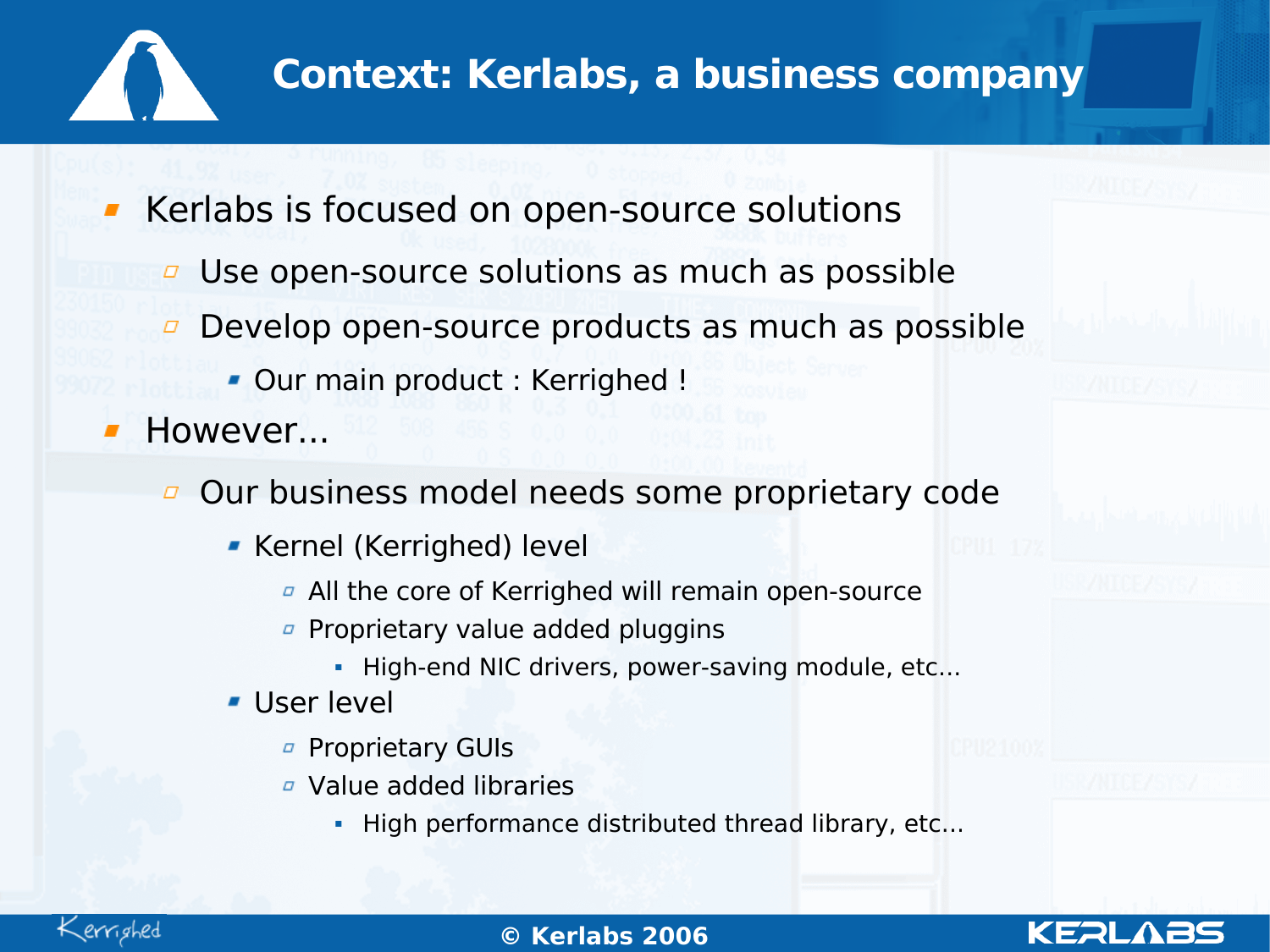

- **Software components of the 1.0.2 version will be** industrialized one by one
	- 2.0: process management (summer 2007)
		- Automatic process load balancing
		- Global process management
		- SMP / 64 bits version
	- 3.0: memory management (spring 2008)  $\varpi$ 
		- Distributed threads
		- **Remote memory paging**
	- 4.0: file management (winter 2009)
		- Distributed file system
	- $\overline{5}$  5.0: introduction of high availability for user applications

KERI

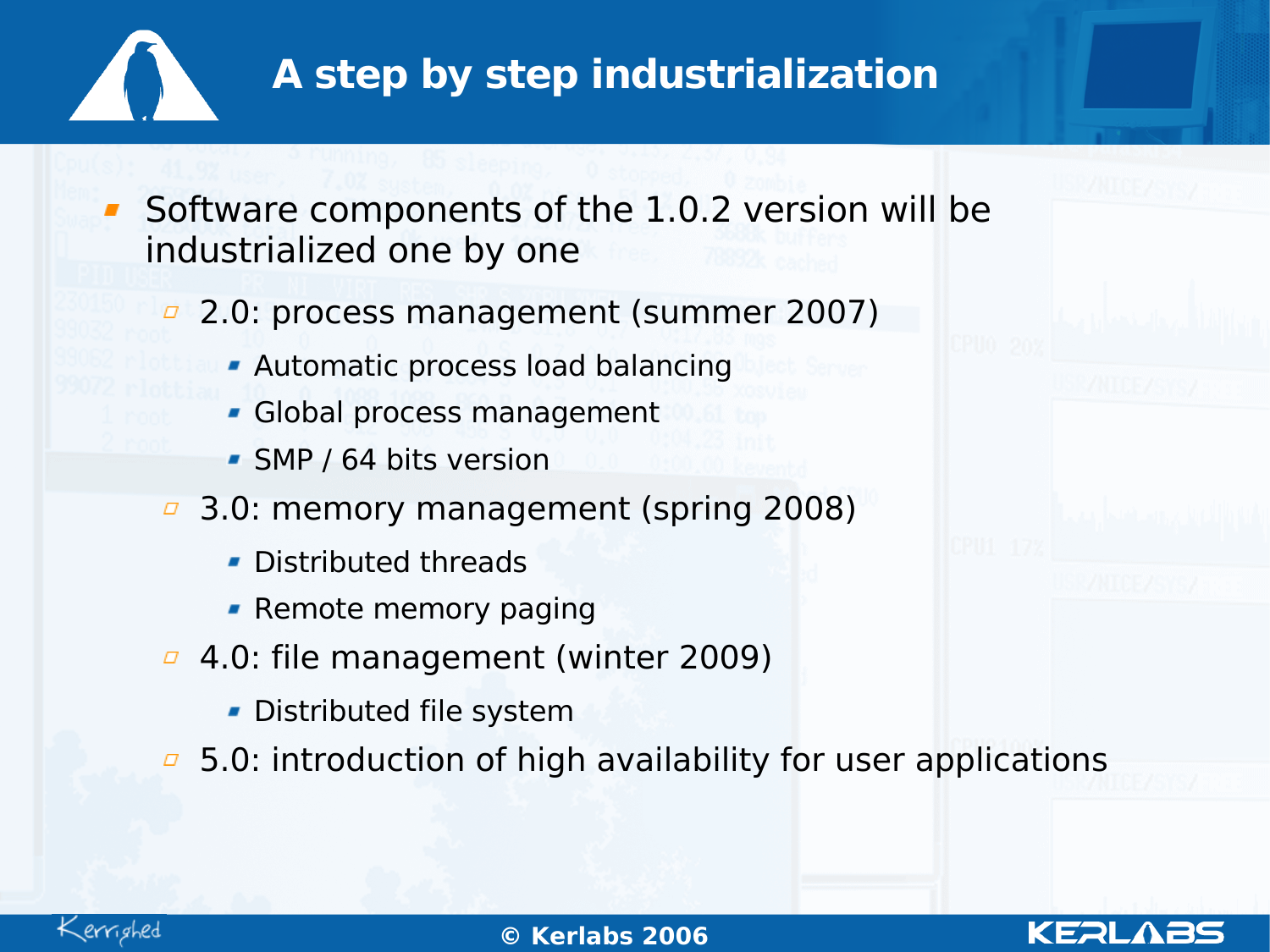

# **Not scheduled topic of interest**

- Node addition removal (probably in 2007)
- Checkpoint of sequential applications (probably in 2007)
- High availability of Kerrighed (probably 2008)
- Fault tolerant distributed file system (2010 ?)



KERL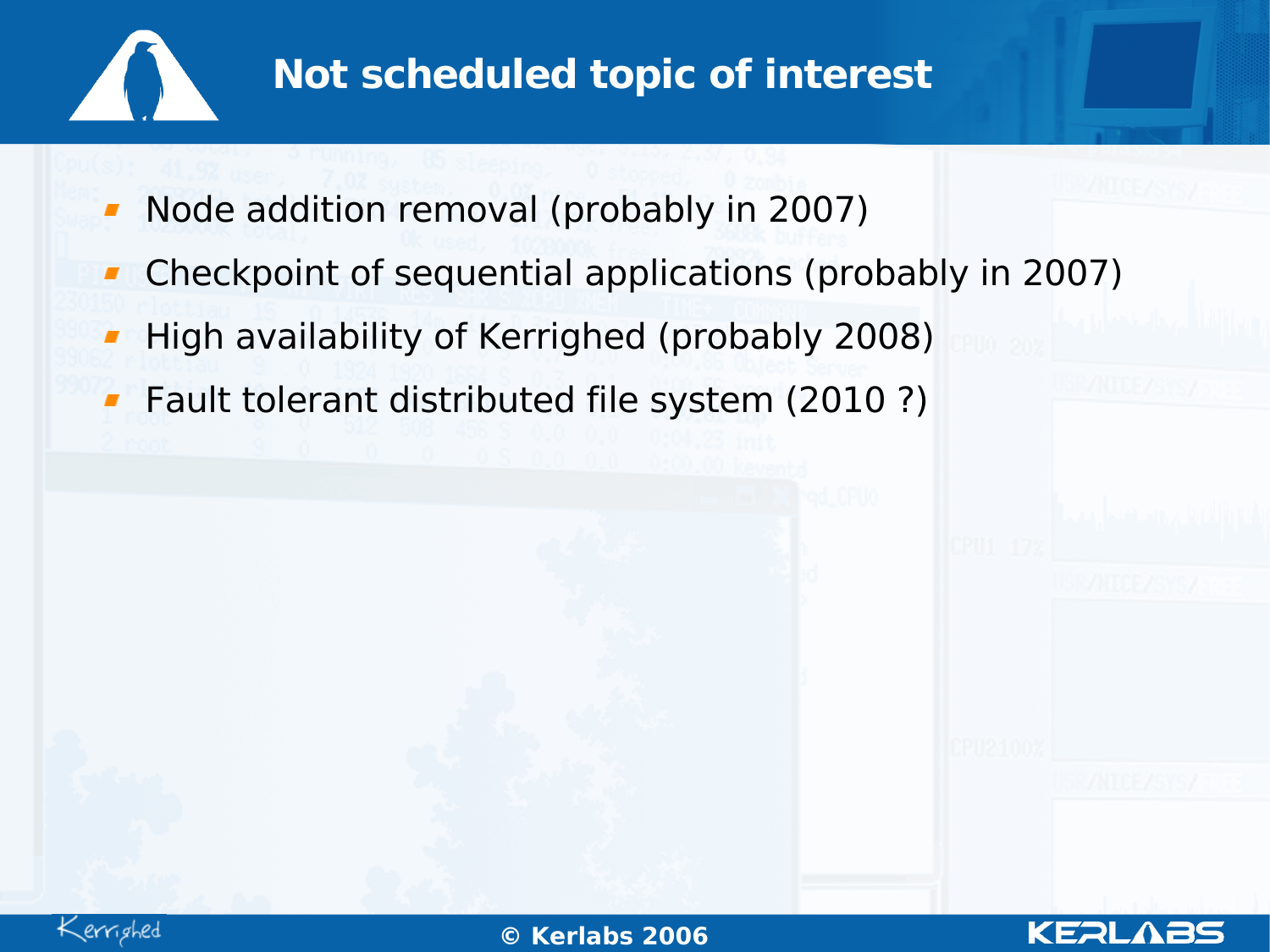

### **Short Term Schedule**

- Late February  $\blacksquare$ 
	- **B** Start the port on a newer kernel
- Mid March  $\blacksquare$ 
	- $\overline{a}$  Start the port of SMP
- **Late June / July** 
	- Start the port on 64 bits machines $\varpi$



02/0**©** 5/07**Ker** www.kerlabs.com 7 **labs 2006**

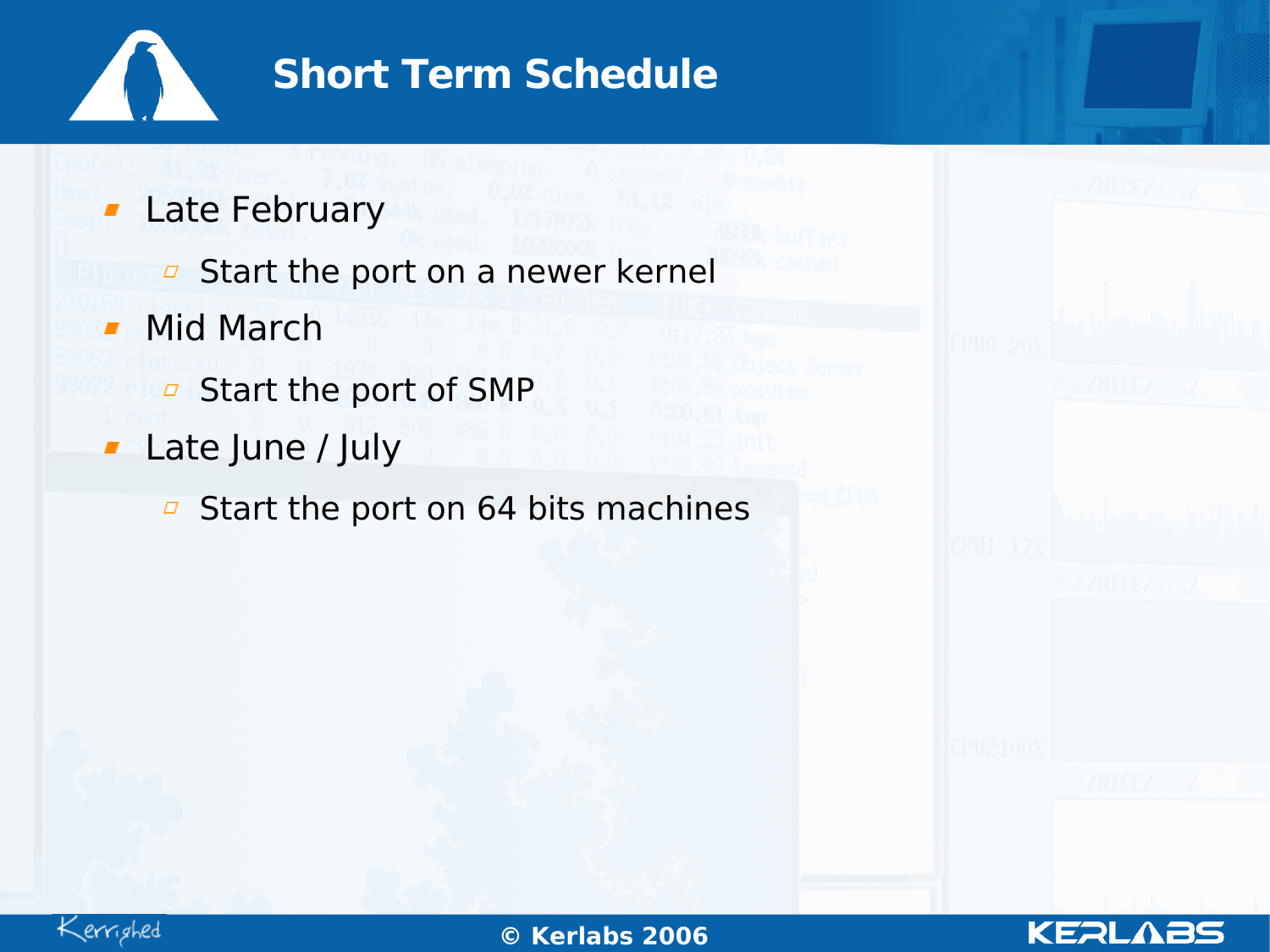

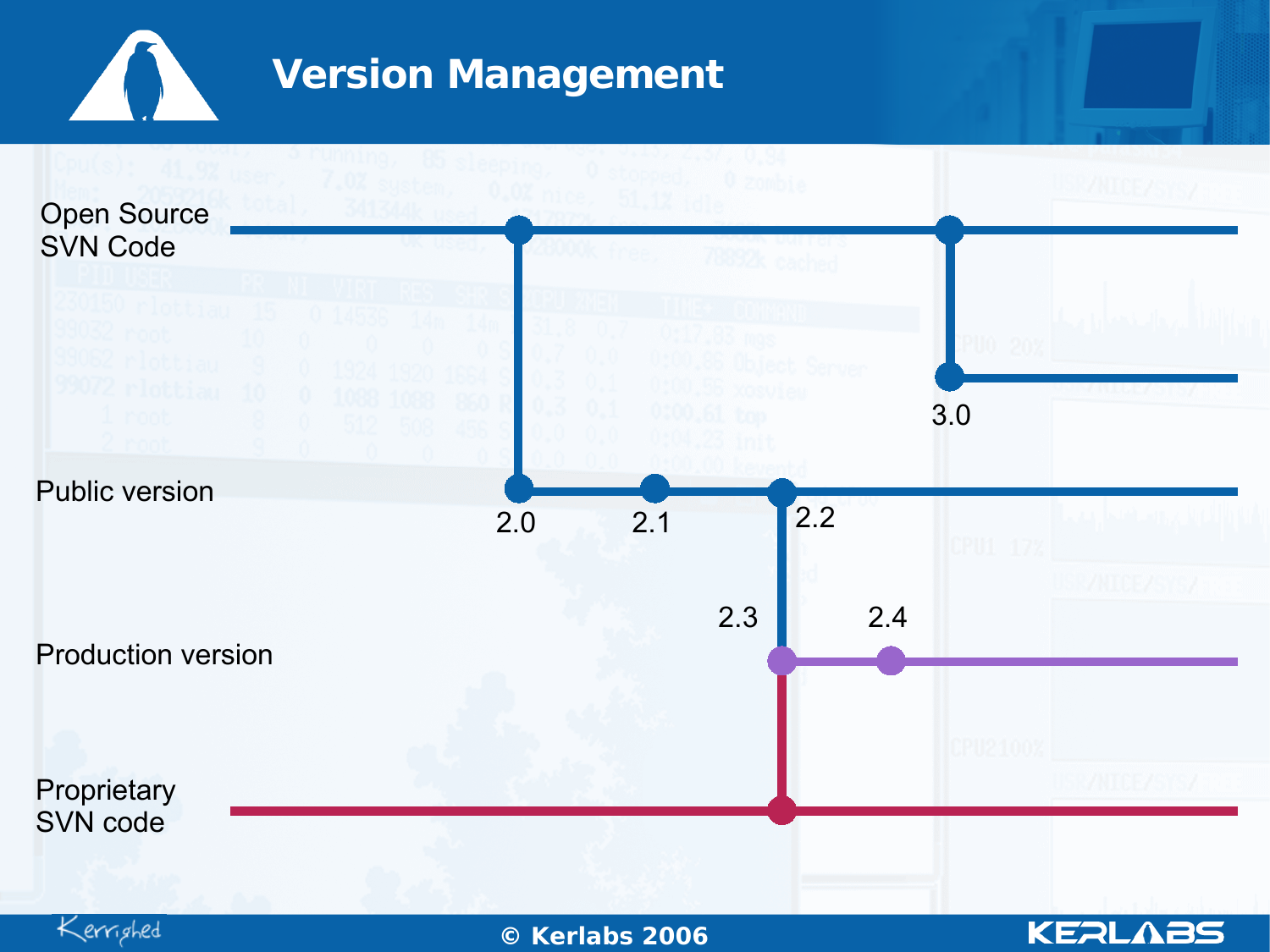

**SVN** is now opened without any restriction  $\overline{P}$  kerrighed.dev mailing list is also fully opened.

- Move the code in a "neutral" area  $\mathbf{r}$ 
	- Source forge  $\overline{a}$
	- Savannah  $\Box$
	- Gna!  $\varpi$
	- Google code  $\varpi$
- **Switch to GIT?**



02/0**©** 5/07**Ker** www.kerlabs.com 9 **labs 2006**